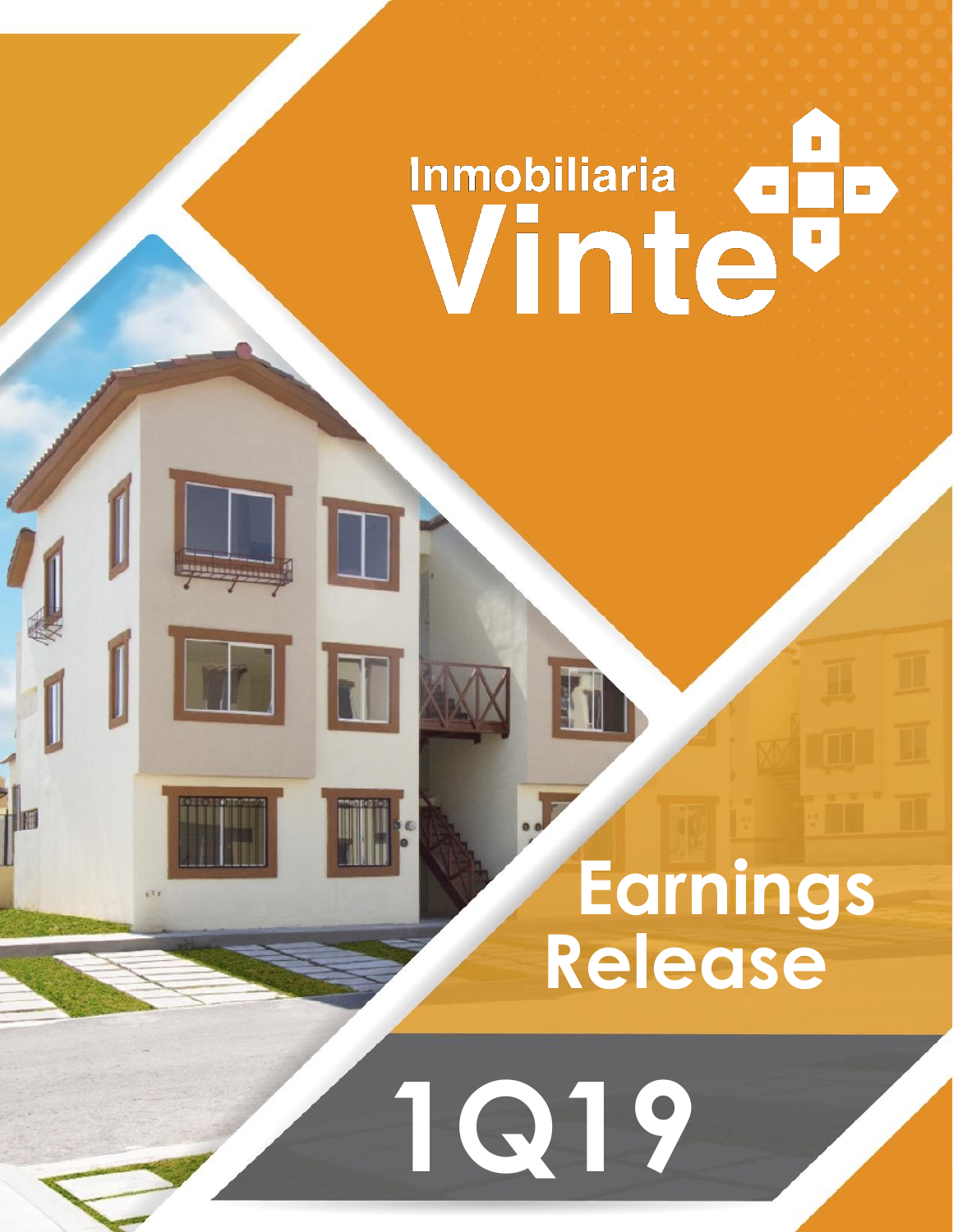

## **VINTE INCREASED ITS INVESTMENTS BY 30.6% OVER THE LAST TWELVE MONTHS, IN LINE WITH ITS 2018 & 2019 BUSINESS PLAN**

*Mexico City, Mexico, April 12, 2019. – Vinte Viviendas Integrales S.A.B. de C.V. (BMV: VINTE), a leading home builder in the development and commercialization of sustainable homes in Mexico, announced today its earnings results for the first quarter 2019. The figures presented in this report are expressed in nominal Mexican pesos, are based on internal and non-audited financial statements, prepared in accordance with IFRS and current interpretations (including the adoption of IFRS 16, which became applicable as of year 2019), and may include minor differences due to rounding.*

## **1Q19 HIGHLIGHTS**

- Over the last twelve months, Vinte increased its investments by 30.6%, led to growths of 20.0%, 17.4% and 22.0%, in Consolidated Revenue, EBITDA and Net Income, respectively, during 1Q19.
- $\bullet$  In 2018, the Company invested over Ps.3,350 million to strengthen its land bank, as well as deployed these resources in construction, urbanization and infrastructure. Furthermore, additional Ps.694 million were invested in 1Q19, given the certainty that prevails in the Mexican housing sector.
- **Profitability remained stable as LTM net margin stood at 14.9% (positively compared to full-year** 2018), since we continued to follow an investment strategy focused on highly profitable projects. In this sense, ROE improved from 17.9% in 1Q18 to 19.0% this quarter (+110 bps.), thus representing a strong incentive for further investments.
- Separately, this quarter's cash flow generation was positive, by Ps.34 million, vs. the negative Ps.113 million and Ps.166 million registered in 1Q18 and 1Q16, respectively, derived from the 17.4% growth achieved in EBITDA during 1Q19. This positive performance is in line with our Business Plan outlined at the end of last year. As of today, the Company's land bank represents over 37 thousand land plots for units' development, along the next 6.8 years.
- Before this context, the participation of subsidized units in Vinte's housing mix was nil, vs. the 2.0% registered in 4Q18, thus reflecting the strength that our operating flexibility provides us, as our business model is designed to adapt to the different conditions that may prevail in the housing demand. Furthermore, during the quarter we were able to fully tap into the dynamism of the Mexican Federal Institute for Worker's Housing (*Instituto del Fondo Nacional de la Vivienda para los Trabajadores* – "Infonavit") and the Institute for Social Security and Services for State Workers (*Instituto de Seguridad y Servicios Sociales de los Trabajadores del Estado* – "Fovissste"), as these institutions originated mortgage loans for its affiliates on an uninterrupted manner, thus generating certainty for the sector, just as commercial banks did, by implementing more competitive mortgage rates.
- **As of quarter-end, the level of indebtedness, measured as Net Debt / EBITDA and Net Debt /** Stockholders' Equity, recorded a slight sequential decrease, from 2.21 and 0.59 times to 2.16 and 0.58 times, respectively. It is important to note that 100% of Vinte's debt is denominated in Mexican Pesos with an average maturity of 6.0 years. This improvement provides us solid investment certainty for the following years.
- Gross pre-sales increased by 12.0% YoY in 1Q19; highlighting a 54% growth recorded in homes with an average price between Ps.900 thousand and Ps.3.9 million. Likewise, net pre-sales recorded a 15.4% annual growth.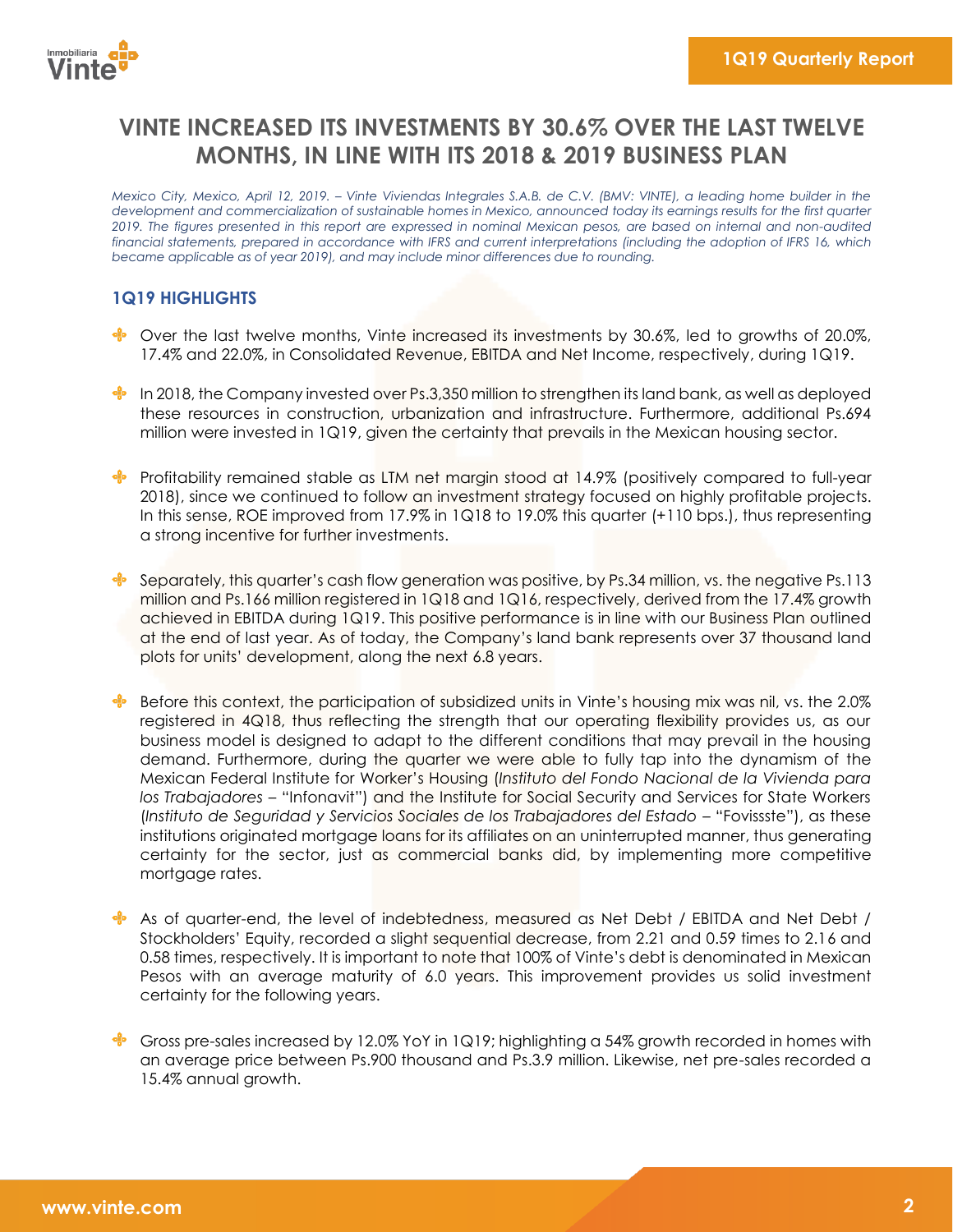

## **FINANCIAL STATEMENT SUMMARY**

| <b>Income Statement</b>              |             |             |             |                           |                    |                          |  |
|--------------------------------------|-------------|-------------|-------------|---------------------------|--------------------|--------------------------|--|
| (MXN million)                        | <b>1Q19</b> | <b>1Q18</b> | Δ%          | <b>LTM</b><br><b>1Q19</b> | <b>LTM</b><br>1Q18 | $\Delta\%$               |  |
| Homes (units)                        | 924         | 780         | 18.5%       | 4,685                     | 4,324              | 8.3%                     |  |
| Average Sale Price (thousands)       | 805.3       | 771.3       | 4.4%        | 709.6                     | 693.4              | 2.3%                     |  |
| <b>Revenue</b>                       | 776         | 647         | 20.0%       | 3,531                     | 3,154              | 11.9%                    |  |
| Cost of Sales (non-interest bearing) | 522         | 428         | 22.0%       | 2,324                     | 2,076              | 11.9%                    |  |
| Gross Profit                         | 254         | 218         | 16.3%       | 1,208                     | 1,078              | 12.0%                    |  |
| Gross Margin                         | 32.7%       | 33.8%       | $(1.1$ pp.) | 34.2%                     | 34.2%              | $\overline{\phantom{a}}$ |  |
| SG&A and other expenses              | 83          | 73          | 14.1%       | 420                       | 351                | 19.5%                    |  |
| <b>EBITDA</b>                        | 171         | 146         | 17.4%       | 788                       | 727                | 8.4%                     |  |
| <b>EBITDA Margin</b>                 | 22.0%       | 22.5%       | $(0.5$ pp.) | 22.3%                     | 23.0%              | $(0.7$ pp.)              |  |
| Depreciation and amortization        | 9           | 6           | 60.2%       | 29                        | 21                 | 35.9%                    |  |
| <b>CFR</b>                           | 28          | 29          | $(5.2\%)$   | 126                       | 140                | $(10.1\%)$               |  |
| Interest in Joint Ventures           | 0.4         | 0.3         | 38.7%       | $\overline{4}$            | (5)                | Loss to Profit           |  |
| <b>Earnings Before Tax (EBT)</b>     | 135         | 111         | 21.2%       | 637                       | 560                | 13.7%                    |  |
| <b>EBT Margin</b>                    | 17.4%       | 17.2%       | $0.2$ pp.   | 18.0%                     | 17.8%              | $0.2$ pp.                |  |
| Income Tax                           | 26          | 22          | 18.1%       | 109                       | 114                | $(3.7\%)$                |  |
| <b>Net Income</b>                    | 108         | 89          | 22.0%       | 528                       | 447                | 18.2%                    |  |
| <b>Net Margin</b>                    | 14.0%       | 13.7%       | $0.3$ pp.   | 14.9%                     | 14.2%              | $0.7$ pp.                |  |

| <b>Financial Ratios</b>           | Mar.<br>2019 | Mar.<br>2018 | <b>Balance Sheet</b><br>(MXN million) | Mar.<br>2019 | Dec.<br>2018 | $\Delta\%$ | Δ   |
|-----------------------------------|--------------|--------------|---------------------------------------|--------------|--------------|------------|-----|
| <b>ROE</b>                        | 19.0%        | 17.9%        | Cash & Cash                           | 367          | 330          | 11.4%      | 37  |
| <b>ROIC</b>                       | 18.8%        | 20.7%        | Equivalents                           |              |              |            |     |
| Interest Coverage                 | 6.24x        | 5.17x        | Inventory                             | 5.581        | 5.410        | 3.2%       | 172 |
| Gross Debt / EBITDA               | 2.63x        | 1.94x        | Gross Debt                            | 2.073        | 2.017        | 2.7%       | 55  |
| Net Debt / EBITDA                 | 2.16x        | 1.56x        |                                       |              |              |            |     |
| <b>Total Liabilities / Equity</b> | 1.24x        | 1.02x        | Net Debt                              | 1,705        | 1.687        | 1.1%       | 18  |
| Net Debt / Equity                 | 0.58x        | 0.43x        |                                       |              |              |            |     |
| <b>Working Capital Turnover</b>   | 0.70x        | 0.76x        | <b>Total Liabilities</b>              | 3.661        | 3.557        | 2.9%       | 104 |
| LTM EBITDA per home sold          | 168k         | 168k         |                                       |              |              |            |     |
| LTM Net Income per home sold      | 113k         | 103k         | Stockholders'<br>Equity               | 2.941        | 2.849        | 3.3%       | 93  |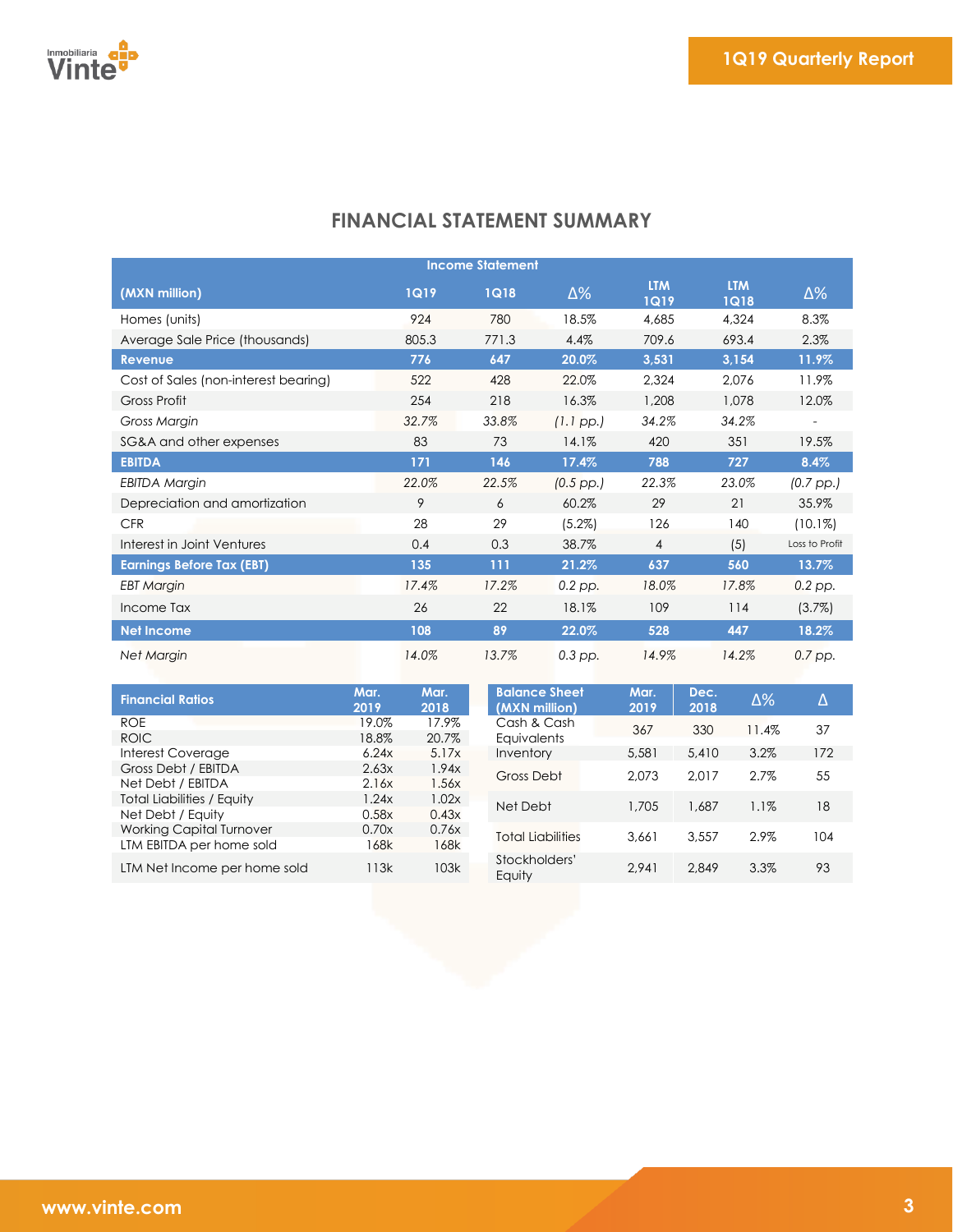

## **MESSAGE FROM THE CHAIRMAN**

Under a propitious environment, featured by a solid origination of mortgage loans from the national *housing institutes, for a presidential term kick-off, on February and March we were able to consolidate the pre-sales and homes sold growth trend that we had been showing since January. In this context, we recorded a double-digit growth rate in all our P&L lines, alongside a positive free cash flow generation.*

*The substantial investments deployed during 2018 are yielding positive results at the beginning of year 2019. Separately, Consumer confidence lies for second time at historical highs since April 2006. In this sense, our business model based on the development of sustainable communities continues contributing to the Company's revenue stability.*

*The operational flexibility provided by Vinte's business structure enabled us, once again, to quickly realign our housing offering towards the most demanded products in our communities; thus significantly increasing the sales of prototypes in the price range between Ps.700 thousand and Ps.1 million.*

*Before these facts, 1Q19 stands out as one of the most solid starts of year for Vinte's operating story, boosted by the maturity progress in the different stages of its 17 sustainable projects, throughout 6 states of Mexico that count on a vibrant housing demand.*

*Next April the 30th we will hold our Annual Shareholders Meeting, where we will propose, among other relevant subjects, a Subscription of Shares, to continue fueling our growth in a sustainable and healthy fashion. For us, it is very important to involve the majority of our current shareholders, in order to take inclusive decisions.*

> *Sergio Leal Aguirre,* **Chairman and CEO**

## **ESG Rating**



| <b>Sustainalytics</b><br><b>ESG Rank</b> | <b>ESG Score</b> |
|------------------------------------------|------------------|
| <b>Vinte</b>                             | 51               |
| <b>Toll Brothers</b>                     | 51               |
| Pulte                                    | 50               |
| DR Horton                                | 45               |
| <b>NVR</b>                               | 43               |
| Lennar                                   | 41               |

This week we obtained our ESG rating by Sustainalytics; surpassing the level achieved by prominent American homebuilders.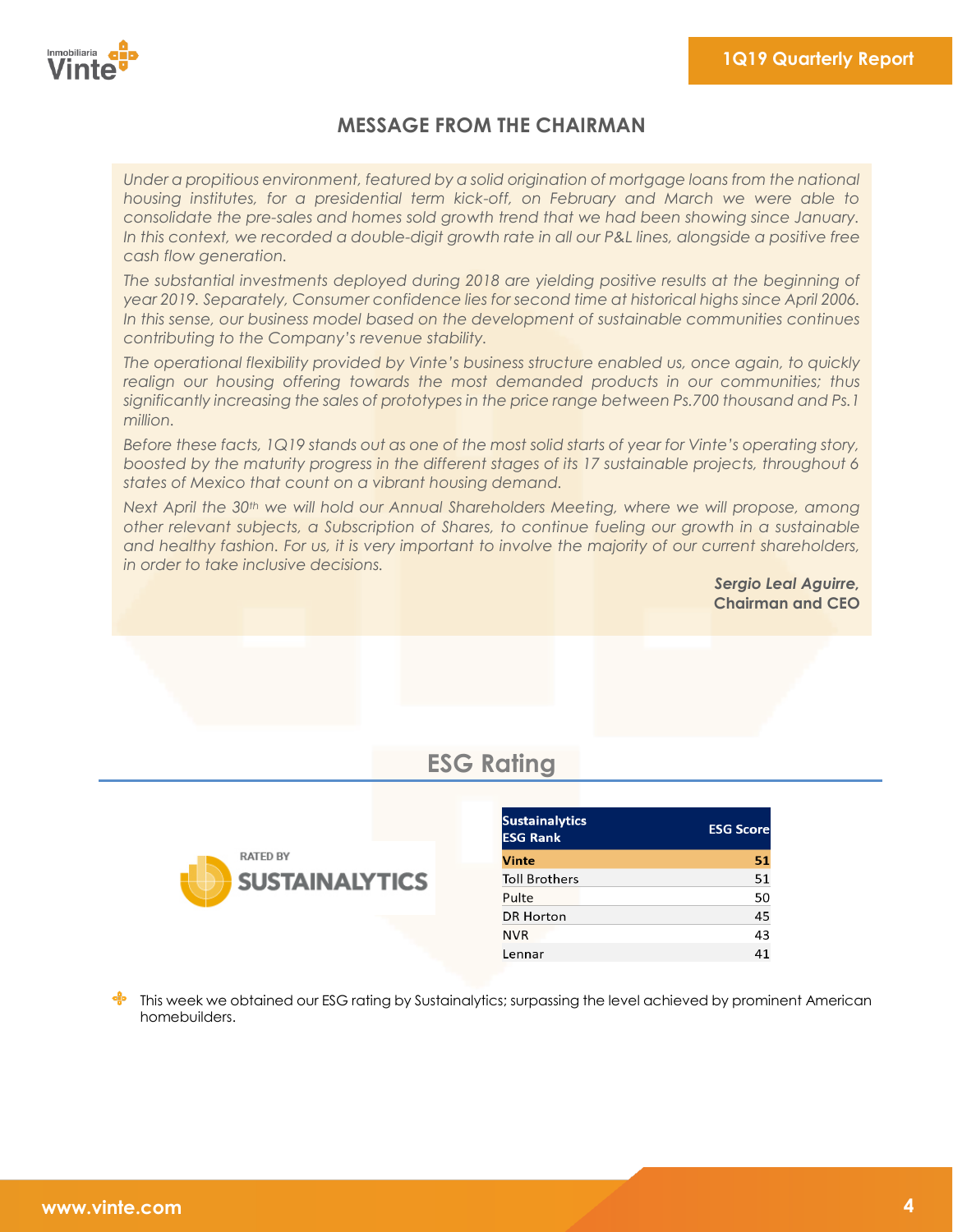

## **OPERATING RESULTS**

## **HOMES SOLD REVENUE BREAKDOWN**

## **By segment:**

Average Sale Price and Housing Mix (MXN thousands, %)



As a result of a higher participation of prototypes with a price range between Ps.700 thousand and Ps.1 million in the sales mix, 1Q19 average price reached a new all-time high level, above the Ps.800 thousand mark; benefiting from our high operating flexibility, which allows us to quickly concentrate at the most demanded segments of our target market.

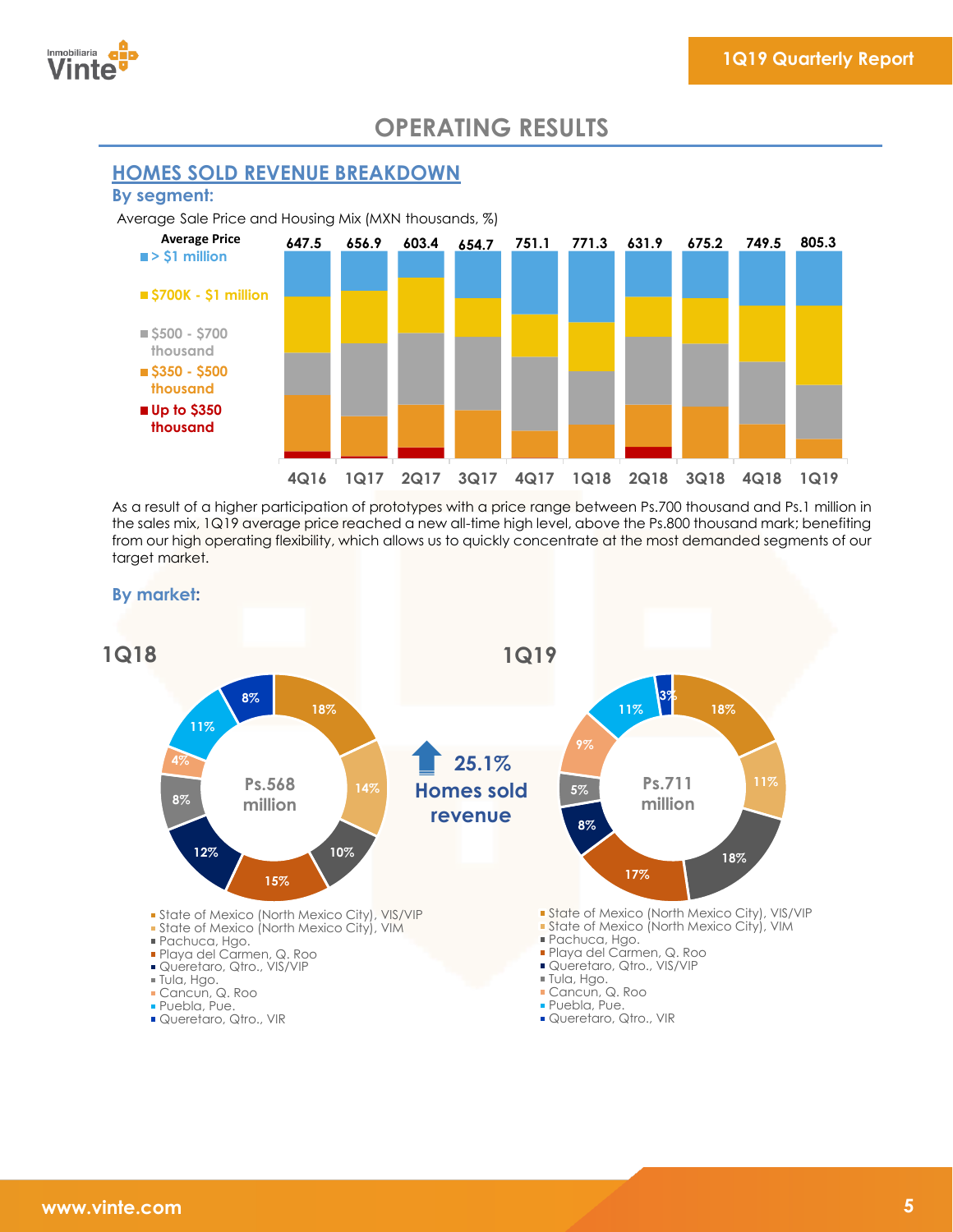

## **By financing:**



During 1Q19, revenue per titled unit using Infonavit Traditional credit represented 38% of the total homes sold revenue, vs. 32% registered in 1Q18, due to the continuous credit support that this institution has provided to its affiliates. On the other hand, Fovissste doubled its participation, from 11% to 22% on a quarter-over-quarter basis, having a strong start of the presidential term in the performance of both entities. Meanwhile, commercial banking participation in homes sold revenue rose 3pp., from 16% in 4Q18 to 19% this quarter, as banks are seeking to be more competitive in the mortgage sector.

## **CONSOLIDATED TOTAL REVENUE**



Total Consolidated revenue increased by 20.0% YoY, from Ps.647 million in 1Q18 to Ps.776 million this quarter, driven by the higher volume of homes sold (+18.5% YoY), which in turn was derived from the remarkable acceptance of our sustainable housing prototypes. 1Q19 was the first quarter (beginning of the year) with the highest growth in the last 4 years, hand in hand with the entry into office of the new federal government and the housing institutions.



**Home equipment and commercial & residential** land plots

Home equipment and commercial & residential land plots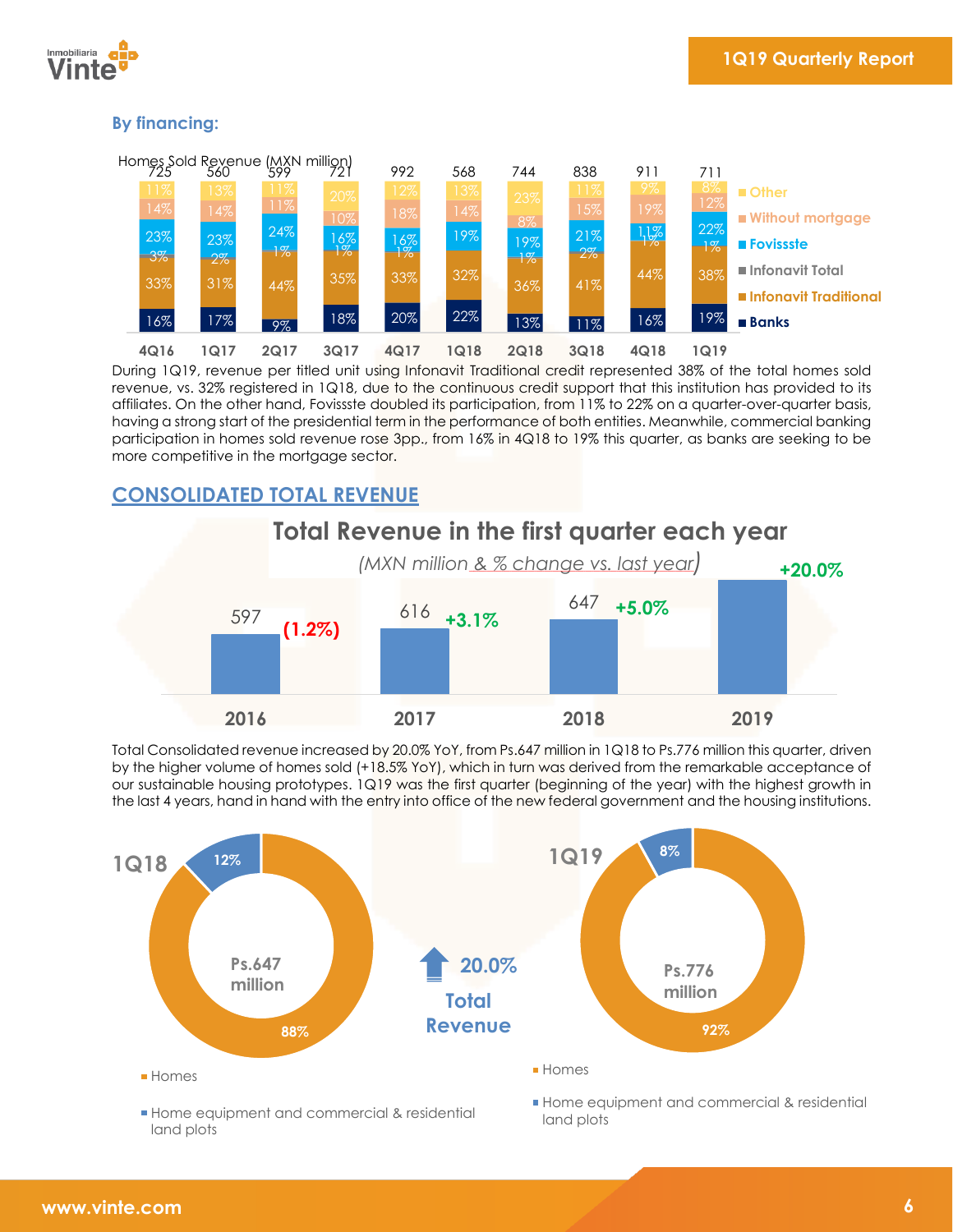

During 1Q19, Homes sold revenue was Ps.711million, representing our main revenue stream (92% of the Total Consolidated Revenue), while the remaining 8% followed the sales of housing equipment and commercial & residential land plots, as well as construction services, amounted to Ps.66 million. Breaking down the last item, sales of housing equipment increased while sales of commercial and residential land plots decreased on an annual basis, since 1Q18 represented a high comparison base.

## **AVERAGE CONSOLIDATED PRICE** 4,265 4,236 4,441 4,541 4,685 596 **624** <sup>672</sup> <sup>701</sup> <sup>710</sup> **Average Price 2015 2016 2017 2018 LTM 1Q19\* Units • Average Price (MXN thousands) Units**

\*Last twelve months

LTM average consolidated price at 1Q19, including revenue from home equipment, recorded a 2.3% annual growth rate, reaching Ps.710 thousand, compared to the Ps.805 thousand recorded in 1Q19, initial step of the annual growth in the average price that we expect to reach this year.



In 1Q19, the participation of titled homes with subsidies in the total revenue mix was nil, as the Company has not relied on subsidies to sell affordable entry-level homes.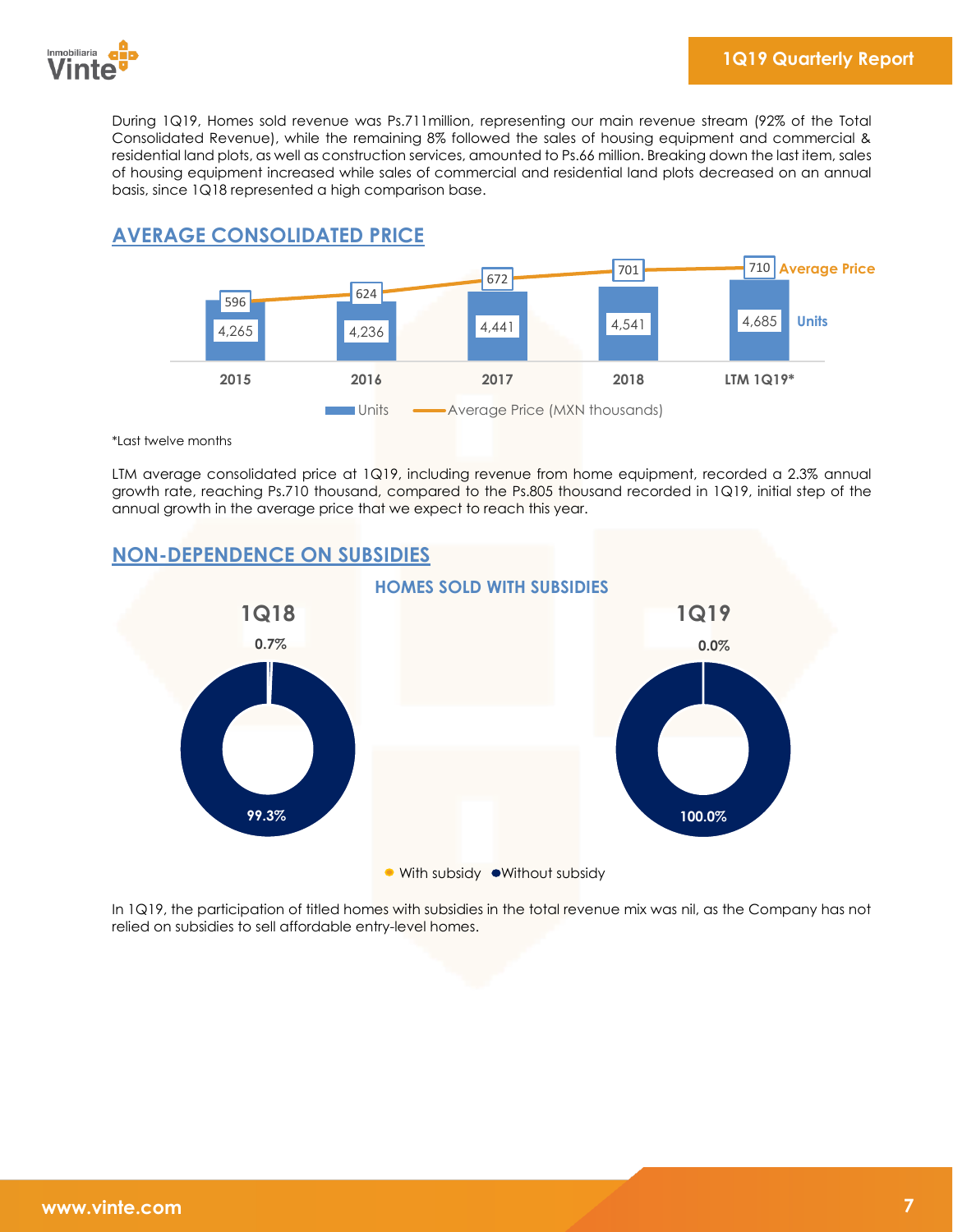

## **FINANCIAL PERFORMANCE**

#### **INCOME STATEMENT**

#### **Gross Profit**

1Q19 Gross Profit amounted to Ps.254 million, recording a 16.3% annual growth, vs. the Ps.218 million of 1Q18. Gross Profit went from 33.8% in 1Q18 to 32.7% this quarter, a decrease of 1.1 pp., due to the improvements made in urban development and homes' construction, to continue enhancing our sustainable business model. These initiatives have not yet been reflected in the average sale price, although they resulted in a higher volume of homes sold.

It is worth to note that the Cost of Sales does not consider Ps.17 million and Ps.14 million, associated to capitalized interests on inventory during 1Q19 and 1Q18, respectively.

#### **Selling, General and Administrative Expenses and Other Expenses**

During the quarter, SG&A and Other Expenses totaled Ps.83 million, compared to the Ps.73 million recorded in the same period last year. However, the SG&A and Other Expenses to revenue ratio decreased 50 bps., from 11.2% in 1Q18 to 10.7% this quarter, following the economies of scale achieved with the 1Q19's Consolidated Revenue growth of 20%.

#### **EBITDA**



\*Last twelve months

In 1Q19, EBITDA reached Ps.171 million, a 17.4% annual growth. Meanwhile, LTM EBITDA totaled Ps.788 million, an 8.4% annual increase. LTM average EBITDA per titled home was Ps.168 thousand, in line with its annual benchmark.

#### **Comprehensive Financial Result (CFR):**

| <b>CONCEPT</b><br>(MXN million) | <b>1Q19</b> | <b>1Q18</b> | $\Delta\%$  |
|---------------------------------|-------------|-------------|-------------|
| Capitalized interests           | 17          | 14          | 18.5        |
| Interest Income                 | (7)         | (3)         | 109.9       |
| <b>Financial Expenses</b>       | 18          | 19          | (2.5)       |
| <b>Total CFR</b>                | 28          | 29          | (5.2)       |
|                                 |             |             |             |
| <b>CFR</b> to Revenue           | $3.6\%$     | $4.5\%$     | $(0.9$ pp.) |

During 1Q19, Comprehensive Financial Result (CFR) totaled Ps.28 million, down 5.2% vs. that of 1Q18, as a result of a higher interest income that offset the increase of capitalized interests and a 2.5% annual decrease in financial expenses. It is important to note that CFR to revenue ratio decreased by 90 bps., from 4.5% in 1Q18 to 3.6% in 1Q19. The Company plans to continue searching for sustainable funding through the issuance of "Vinte 19X" and "Vinte 19X-2", given the positive results obtained through the issuance of "Vinte 18X", carried out on last august.

#### **Income Tax:**

For the reporting period, Income Tax recorded Ps.26 million, a 18.1% increase when compared to the Ps.22 million in 1Q18. The effective tax rate of the Company for 1Q19 was 19.6%, decreasing 0.5 pp. when compared to the 1Q18 tax rate of 20.1%, due to the intensive investment activity of 2018.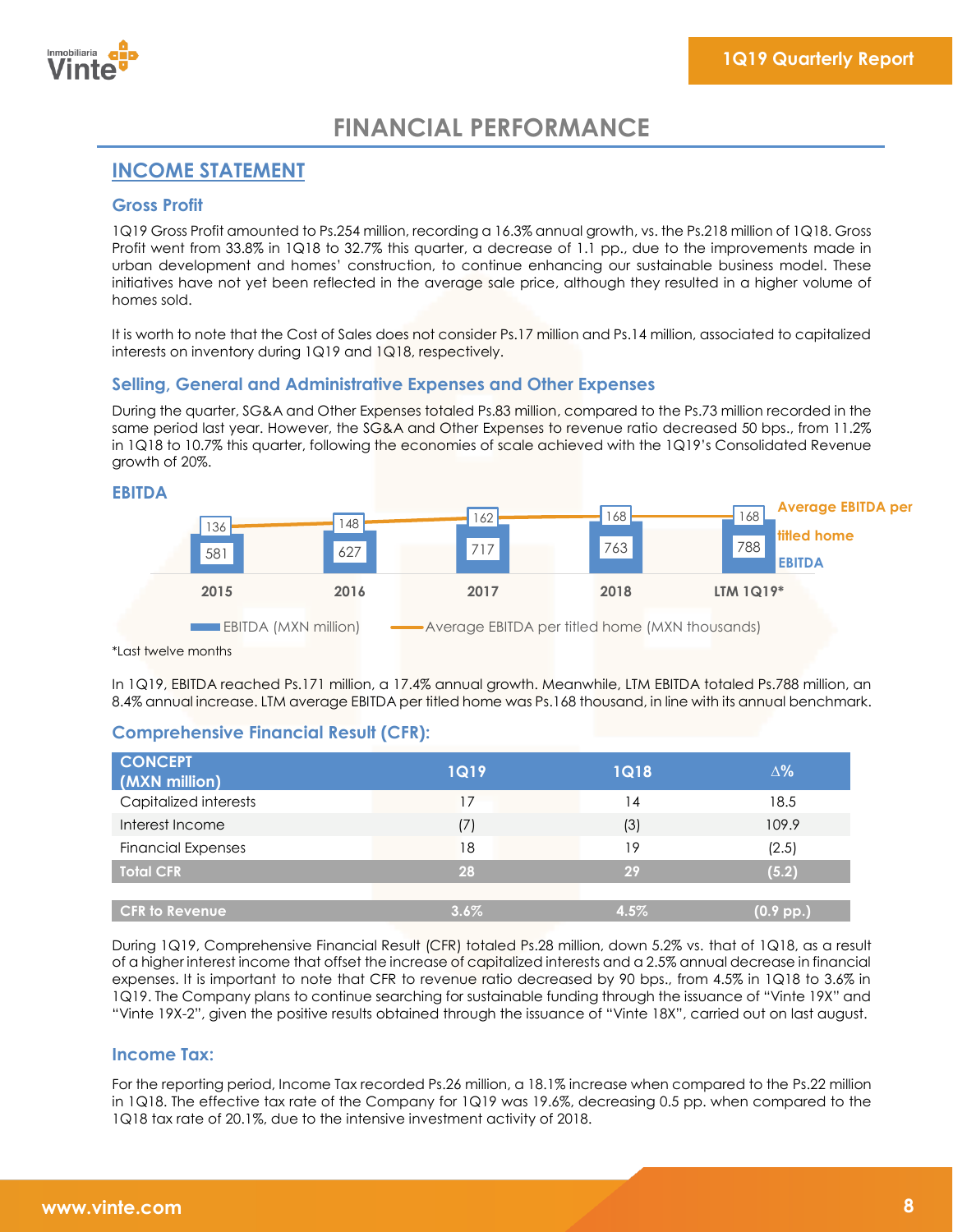



#### **Net Income:**

#### \*Last twelve months

During 1Q19, Net Income totaled Ps.108 million, vs. Ps.89 million in 1Q18, recording a 22.0% annual growth, following the increase in total revenue. 1Q19 Net Margin increased by 30 bps., to 14.0%.

Separately, 1Q19 LTM Net Income was up by 18.2% YoY, reaching Ps.528 million. 1Q19 LTM Net Margin stood at 14.9%, remaining unchanged when compared to 2018.



\*Last twelve months

As of quarter-end, ROE stood at 19.0%, increasing 110 bps. YoY, in line with Vinte's 2019 Plan.

#### **Consumer Confidence Index in all-time high:**



During 1Q19, the consumer confidence index reached an all-time high in February, and in March it recorded its second highest level for this month, since 2006.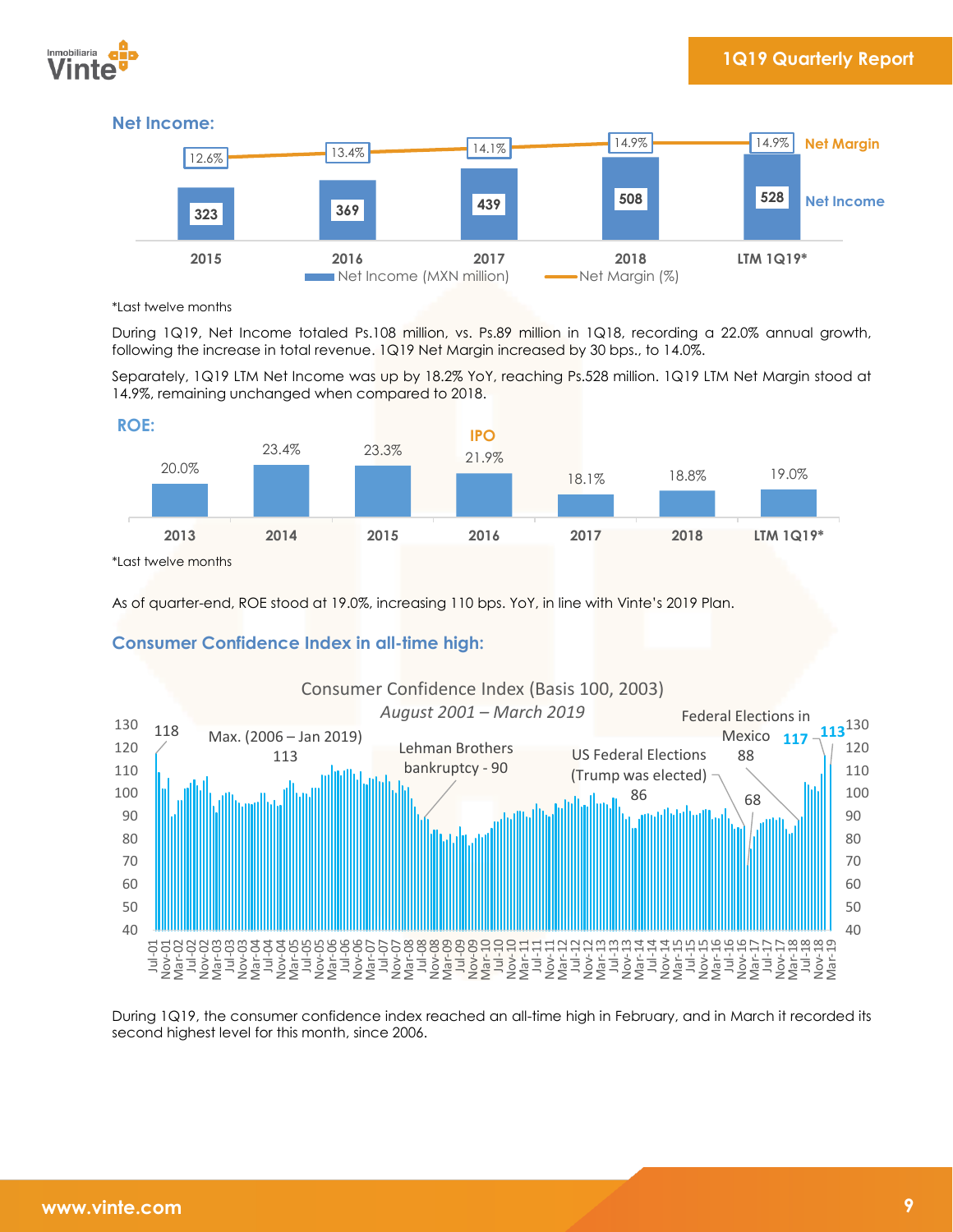

## **STATEMENT OF FINANCIAL POSITION**

#### **Cash and Cash Equivalents:**

Vinte seeks to maintain an available cash balance equal to 6 - 7 weeks of sales and financial expenses. We consider that this amount is an appropriate balance between the financial stability required to face any unpredicted contingency and the maximization of the use of Company's financial resources. As of quarter-end, cash and cash equivalents stood at Ps.367 million, increasing 35.0% and 11.4% when compared to the Ps.272 million registered in 1Q18 and the Ps.330 million in 4Q18, respectively. As of March 31, 2019, the cash balance was equivalent to 7.8 weeks of sales and financial expenses.

#### **Remaining Inventories:**

The inventory balance went from Ps.5,410 million as of December 31, 2018 to Ps.5,581 million as of quarter-end, growing by 3.3% YoY, in line with Vinte's 2019 Plan.

It is important to mention that Vinte's inventory is recorded at acquisition cost, therefore its market value tends to be higher, considering the inflationary effect since its acquisition and the homes' price appreciation that is presented at Vinte's developments.

#### **Debt:**

| Concept (MXN million) | 1019  | <b>4Q18</b> | 1Q18  |
|-----------------------|-------|-------------|-------|
| Gross Debt            | 2,073 | 2,017       | , 407 |
| Net Debt              | 1,705 | ,687        | 1.136 |

As of March 31, 2019, the Company's debt balance was Ps.2,110 million, and when discounting issuance costs according to IFRS, stood at Ps.2,073 million, up Ps.665 million versus 1Q18, following the use of Vinte 18X's raised proceeds and the use of credit lines for investments in sustainable housing developments over the last twelve months.

Vinte's total debt is 100% denominated in Mexican pesos, and as of the end of 1Q19, approximately, 55% of the Company's gross debt (67% in net debt terms) was contracted at a weighted average fixed rate of 9.7%.

Regarding our debt profile, the Company's maturities, for the remaining of 2019, totaled Ps.60 million. The average term of the debt stood at 6.0 years as of quarter-end.



1Q19 indebtedness level, measured as Net Debt / EBITDA, was 2.16x, slightly lower vs. that of last quarter 2018, while Net Debt / Shareholders' Equity went from 0.59x in 4Q18 to 0.58x this quarter, in line with the Company's deleverage plan for 2019.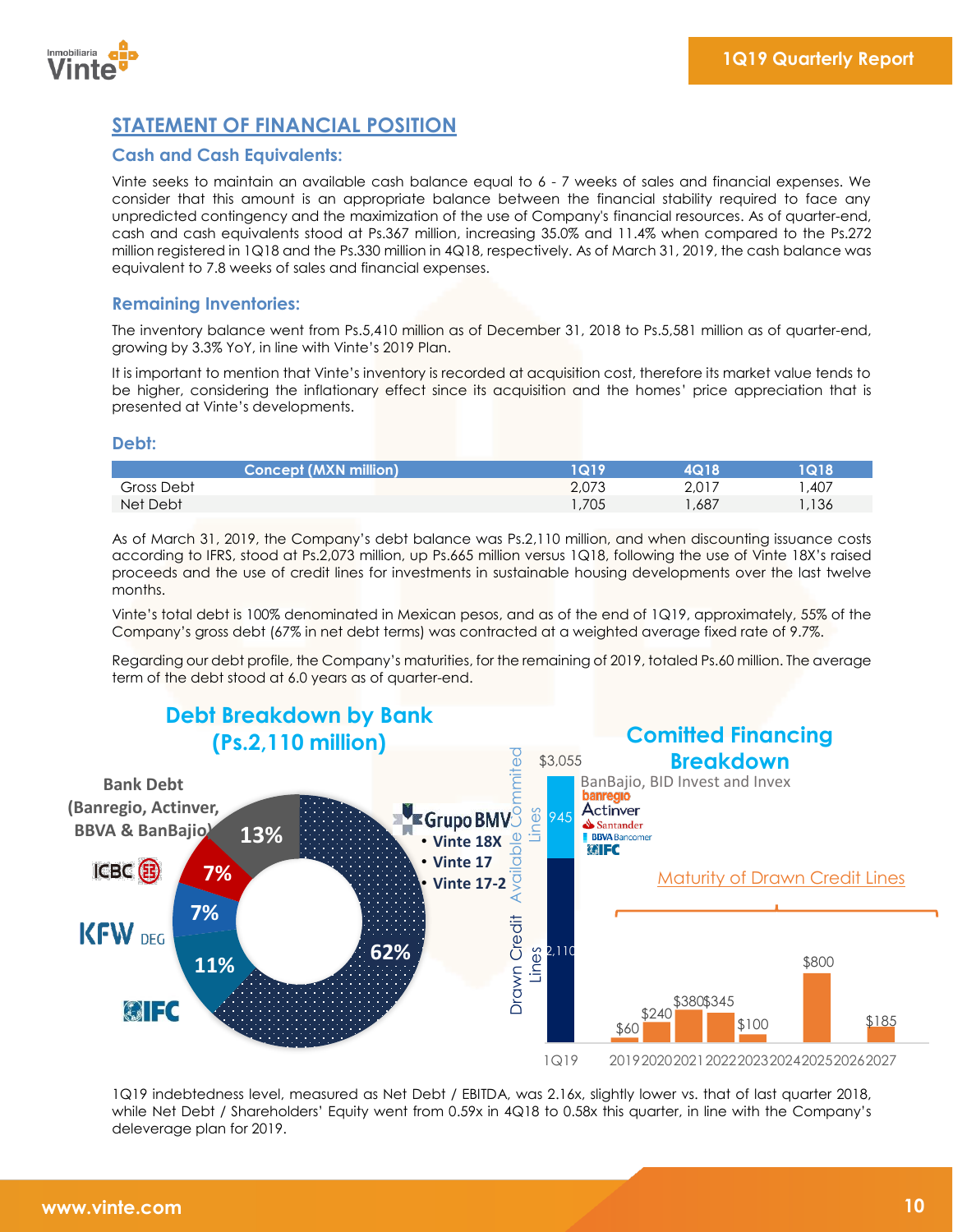

|      |      |      | Net Debt / EBITDA |      |                      | -Net Debt / Equity   |                      |      |                      |
|------|------|------|-------------------|------|----------------------|----------------------|----------------------|------|----------------------|
| 2013 | 2014 | 2015 | 2016              | 2017 | <b>LTM</b><br>Mar'18 | <b>LTM</b><br>Jun'18 | <b>LTM</b><br>Sep'18 | 2018 | <b>LTM</b><br>Mar'19 |
|      |      | 0.46 | 0.29              | 0.38 |                      |                      |                      |      |                      |
| 0.63 | 0.50 |      |                   |      | 0.43                 | 0.60                 | 0.59                 | 0.59 | 0.58                 |
| 1.88 | 1.35 | 1.18 | 1.08              | 1.35 | 1.56                 | 1.99                 | 1.99                 | 2.21 | 2.16                 |

#### **Free Cash Flow from Operation:**

After completing our 2018 investment plan, the cash flow from operations, as of quarter-end, amounted to Ps.34 million, positively compared to the Ps.-113 million and Ps.-166 million recorded in 1Q18 and 1Q17, respectively.



## **ADDITIONAL INFORMATION**

#### **RECENT DEVELOPMENTS**

- Recently the Company filed before the National Banking and Securities Commission (*Comision Nacional Bancaria y de Valore*s – "CNBV") for the potential issuance of 2 Green Bonds, "Vinte 19X" and "Vinte 19X-2", scheduled both for June of this year, if market conditions are deemed favorable.
- **••** On April 10, 2019, the Company received a letter of intent for a subscription of shares, for up US\$20 million, from an European development financial institution.

On April 12, 2019, Vinte announced its invitation to its Annual Shareholders Meeting, to be celebrated on April the 30th, embracing the following points on the Meeting's agenda:

- o Presentation of reports, including Audited Financial Statements and resolutions adopted by the Company's Board of Directors, Committees and Chief Executive Officer.
- o Dividend payments for up to Ps.1.14 per share, approximately 42.4% of 2018 Net Income.
- o Report on the Company's share buyback program during 2018 and the increase in the maximum amount of resources that may be used for this purpose, from Ps.100 million to Ps.200 million.
- o Approval of a capitalization of paid-in capital into the variable portion of the Company's Capital Stock.
- o Approval of an increase in the Company's capital stock, in its variable portion, for up to Ps.350 million, including a possible right of first refusal for current shareholders. This capital stock increase arises from the intention of a European development financial institution to carry out a capital investment in Vinte through a share subscription, with the objective of pushing forward the Company's sustainable business model.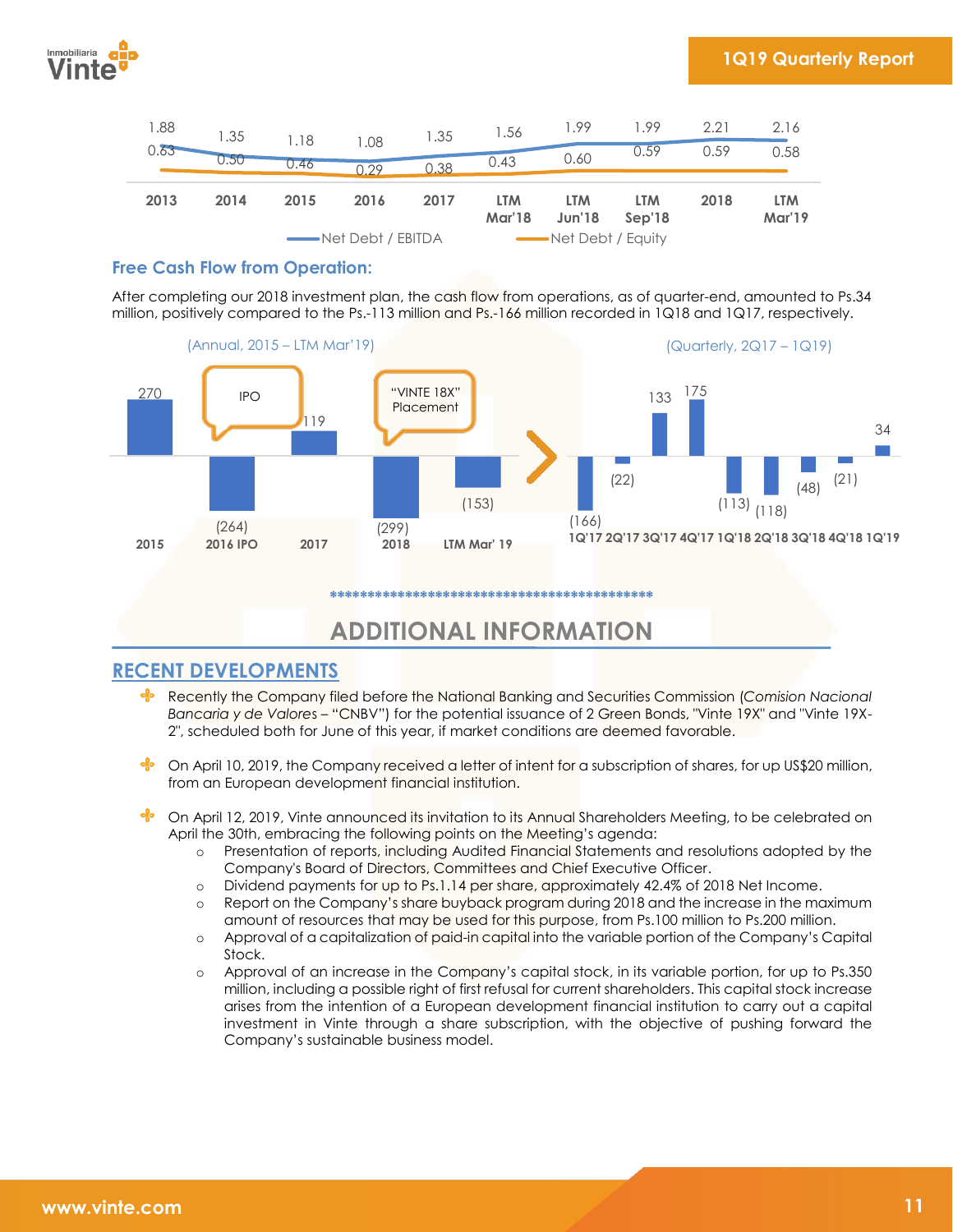

## **ANALYST COVERAGE**

| Institution | <b>Analyst</b>      | <b>Email</b>                | T.P.     | <b>Recommendation</b> |
|-------------|---------------------|-----------------------------|----------|-----------------------|
| Actinver    | Ramon Ortiz Reyes   | rortiz@actinver.com.mx      | Ps.33.00 | Buy                   |
| <b>UBS</b>  | Marimar Torreblanca | marimar.torreblanca@ubs.com | Ps.32.00 | Buy                   |
| Miranda GR  | Martin Lara         | martin.lara@miranda-gr.com  | Ps.33.00 | Buy                   |

## **ABOUT VINTE**

Vinte is a vertically integrated Mexican home builder with a clear focus on profitability. For more than 16 years it has been dedicated to developing sustainable housing complexes for low-, middle- and high- income families, focused on improving their quality of life, a commitment for which it has received multiple national and international awards. Vinte has developed more than 38 thousand homes across five states of Mexico, mainly in the center of the country, achieving a high level of loyalty amongst its clients and extensive brand recognition in the markets in which it operates. Vinte's highly-qualified management team has over 27 years of experience in the Mexican housing sector.

### **FOWARD LOOKING STATEMENTS**

*"This document contains certain statements related to the comprehensive overview of Vinte Viviendas Integrales (VINTE) regarding its activities to the present day. The information included in this document is a summary of information regarding VINTE which is not intended to cover all related information about VINTE. The information contained in this document has not been included to provide specific advice to investors. The statements contained herein reflect the current views of VINTE with respect to future events and are subject to certain risks, uncertainties and assumptions. Many factors could cause future results, performance or achievements of VINTE be different from those expressed or implied by such forward looking statements, including, among others, economic or political changes and global business conditions, changes in exchange rates, the overall level of the industry, changes in housing demand, prices of raw materials, etc. If one or more of these risks occur, or should the underlying assumptions prove to be incorrect, actual results may vary materially from those described herein as anticipated, believed, estimated or expected. VINTE does not intend nor assume any obligation to update the statements presented in this document."*

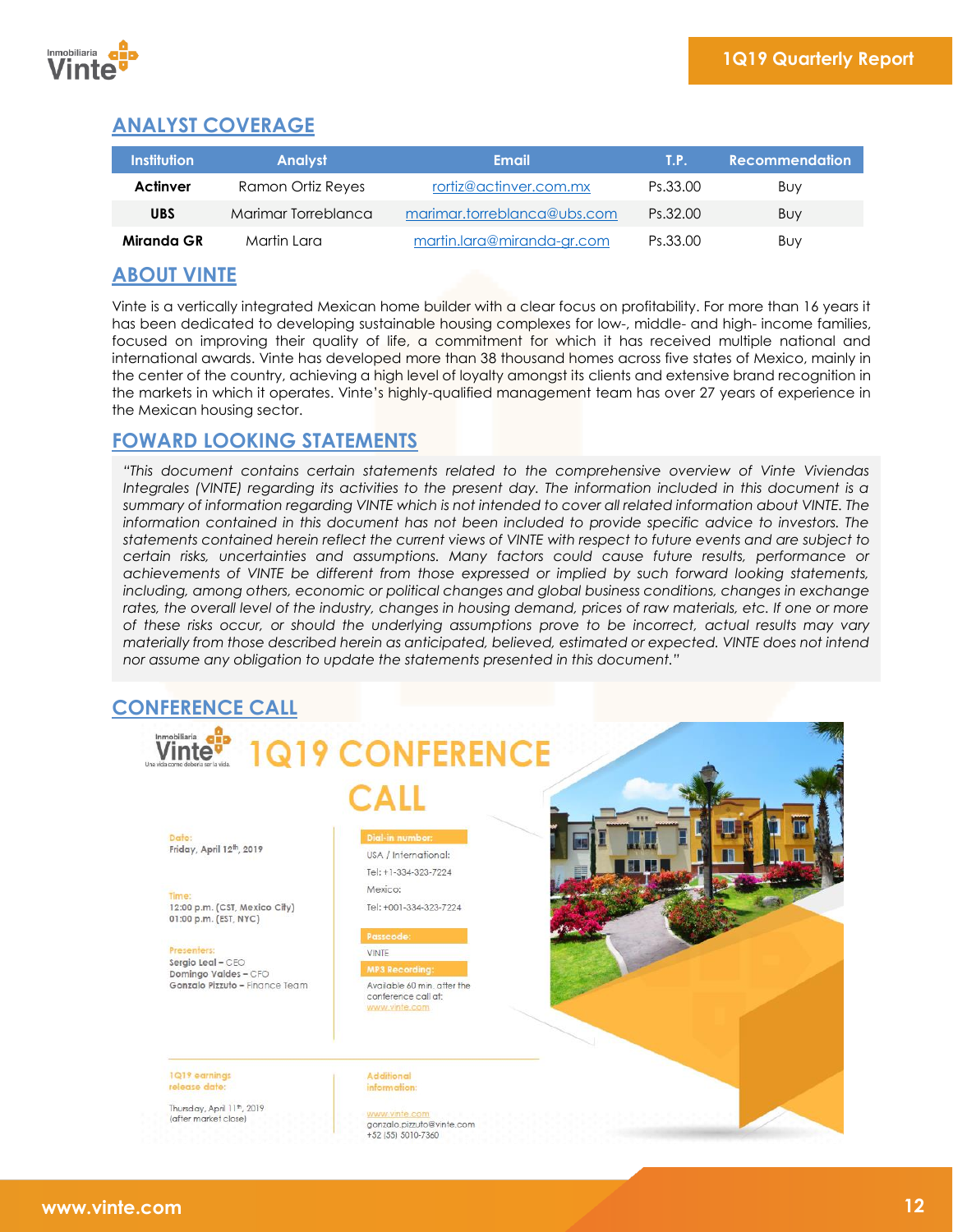

## **VINTE VIVIENDAS INTEGRALES, S.A.B. DE C.V. AND SUBSIDIARIES**

CONSOLIDATED STATEMENT OF FINANCIAL POSITION AS OF MARCH 31ST, 2019 AND 2018 (THOUSANDS OF MEXICAN PESOS)

| <b>ASSETS</b>                                                            | MAR 31, 2019 | MAR 31, 2018    | $\Delta\%$ |
|--------------------------------------------------------------------------|--------------|-----------------|------------|
|                                                                          |              |                 |            |
|                                                                          |              |                 |            |
| <b>CURRENT ASSETS:</b><br>Cash, cash equivalents and restricted cash     | 367,228      | 271,923         | 35.0       |
| Accounts receivable                                                      | 244,560      | 238,232         | 2.7        |
|                                                                          | 49,068       | 23,042          | 113.0      |
| Accounts receivable from Mayakoba Trust No CIB/2185                      | 2,634,460    | 2,664,708       | (1.1)      |
| Inventory<br>Prepayments and other assets                                | 99,093       | 116,842         | (15.2)     |
| <b>TOTAL CURRENT ASSETS</b>                                              | 3.394.409    | 3.314.748       | 2.4        |
|                                                                          |              |                 |            |
| <b>NON-CURRENT ASSETS:</b>                                               |              |                 |            |
| Inventory                                                                | 2,946,832    | 1,802,475       | 63.5       |
| Prepayments                                                              | 32,356       | 44.787          | (27.8)     |
| Property, plant and equipment                                            | 103,618      | 47,719          | 117.1      |
| Investments in Trust and Joint Ventures                                  | 54,796       | 50,783          | 7.9        |
| Other non-current assets                                                 | 66,391       | 21,946          | 202.5      |
| Long-term receivables from sale of commercial lots                       | 3,660        | 4,776           | (23.4)     |
| <b>TOTAL NON-CURRENT ASSETS</b>                                          | 3,207,653    | 1,972,486       | 62.6       |
|                                                                          |              |                 |            |
| <b>TOTAL ASSETS</b>                                                      | 6,602,062    | 5,287,233       | 24.9       |
|                                                                          |              |                 |            |
| LIABILITIES AND STOCKHOLDERS' EQUITY                                     |              |                 |            |
|                                                                          |              | <b>Contract</b> |            |
| <b>CURRENT LIABILITIES:</b>                                              |              |                 |            |
| Current portion of long-term debt subscribed with financial institutions | 90,000       | 110,000         | (18.2)     |
| Current portion of local notes (CEBURES)                                 |              |                 |            |
| Obligations secured by sales of future receivables contracts             | 91,362       | 57,698          | 58.3       |
| Accounts payable to land suppliers                                       | 132,268      | 108,158         | 22.3       |
| Accounts payable to suppliers                                            | 223,022      | 215,113         | 3.7        |
| Dividends payable                                                        | $\omega$     | $\omega$        | $\sim$     |
| Various creditors, subcontractors and other                              | 221,810      | 130,051         | 70.6       |
| Customer prepayments                                                     | 96,218       | 90,856          | 5.9        |
| Accumulated expenses and taxes                                           | 116,686      | 94,916          | 22.9       |
| Income tax                                                               | 4,920        | 7,221           | (31.9)     |
| Profit sharing payables                                                  | 17,960       | 10,263          | 75.0       |
| <b>TOTAL CURRENT LIABILITIES</b>                                         | 994.245      | 824.276         | 20.6       |
|                                                                          |              |                 |            |
| <b>NON-CURRENT LIABILITIES:</b>                                          |              |                 |            |
| Long-term debt                                                           | 710,356      | 806,913         | (12.0)     |
| Long-term local notes (CEBURES)                                          | 1,272,184    | 490,520         | 159.4      |
| Accounts payable to land suppliers                                       | 88,641       |                 |            |
| Employee benefits                                                        | 2.739        | 2,294           | 19.4       |
| Deferred income tax                                                      | 592,438      | 548,739         | 8.0        |
| <b>TOTAL NON-CURRENT LIABILITIES</b>                                     | 2,666,358    | 1,848,465       | 44.2       |
| <b>TOTAL LIABILITIES</b>                                                 | 3,660,603    |                 |            |
|                                                                          |              | 2,672,741       | 37.0       |
| <b>STOCKHOLDERS' EQUITY:</b>                                             |              |                 |            |
| Capital stock                                                            | 862,281      | 862,281         |            |
| Reserve for share repurchase                                             | 40,929       | 32,612          | 25.5       |
| Retained earnings of previous years                                      | 1,929,895    | 1.630.770       | 18.3       |
| Fiscal year performance                                                  | 108,354      | 88,829          | 22.0       |
| <b>TOTAL STOCKHOLDERS' EQUITY</b>                                        | 2,941,460    | 2,614,492       | 12.5       |
|                                                                          |              |                 |            |
| TOTAL LIABILITIES AND STOCKHOLDERS' EQUITY                               | 6,602,062    | 5.287.233       | 24.9       |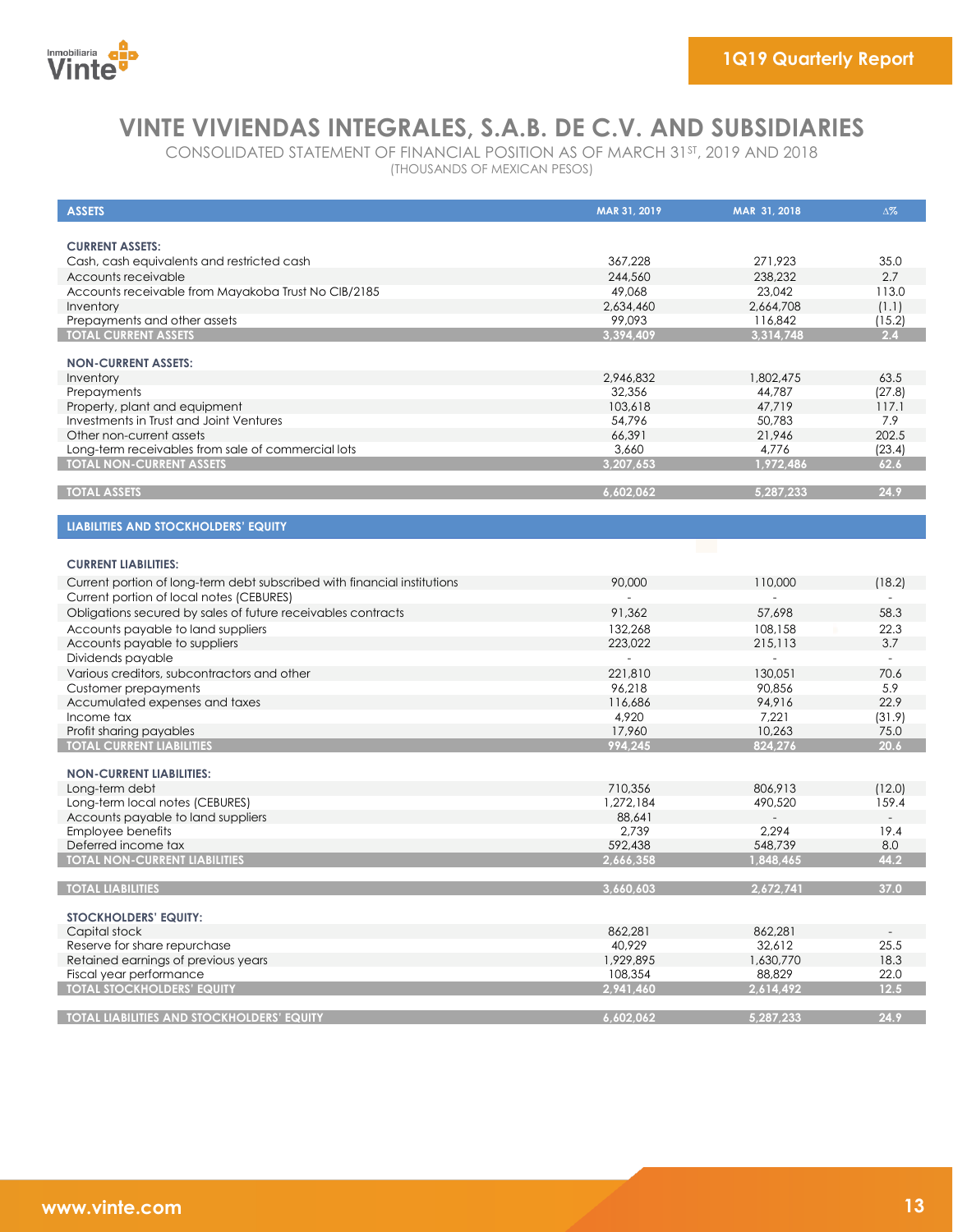

## **VINTE VIVIENDAS INTEGRALES, S.A.B. DE C.V. AND SUBSIDIARIES**

STATEMENT OF CONSOLIDATED INCOME FOR THE THREE-MONTHS ENDED MARCH 31st, 2019 AND 2018 (THOUSANDS OF MEXICAN PESOS)

|                                         | <b>1Q19</b> | <b>1Q18</b> | Var.%       |
|-----------------------------------------|-------------|-------------|-------------|
| Homes sold (units)                      | 924         | 780         | 18.5        |
| Average sale price                      | 805.3       | 771.3       | 4.4         |
| <b>REVENUE</b>                          | 776,107     | 646,503     | 20.0        |
| Cost of Sales (non-interest<br>bearing) | 522,366     | 428,253     | 22.0        |
| <b>GROSS PROFIT</b>                     | 253,740     | 218,250     | 16.3        |
| Gross margin                            | 32.7%       | 33.8%       | $(1.1$ pp.) |
| SG&A and other expenses                 | 82,832      | 72,617      | 14.1        |
| <b>EBITDA</b>                           | 170,908     | 145,633     | 17.4        |
| <b>EBITDA</b> margin                    | 22.0%       | 22.5%       | $(0.5$ pp.) |
| Depreciation and amortization           | 8,968       | 5,598       | 60.2        |
| <b>CFR</b>                              | 27,662      | 29,193      | (5.2)       |
| Interests in Joint Ventures             | 424         | 305         | 38.7        |
| <b>EARNINGS BEFORE TAXES</b>            | 134,701     | 111,147     | 21.2        |
| Earnings Before Taxes margin            | 17.4%       | 17.2%       | 0.2 pp.     |
| <b>ISR</b>                              | 26,347      | 22,318      | 18.1        |
| <b>NET INCOME</b>                       | 108,354     | 88,829      | 22.0        |
| Net margin                              | 14.0%       | 13.7%       | 0.3 pp.     |